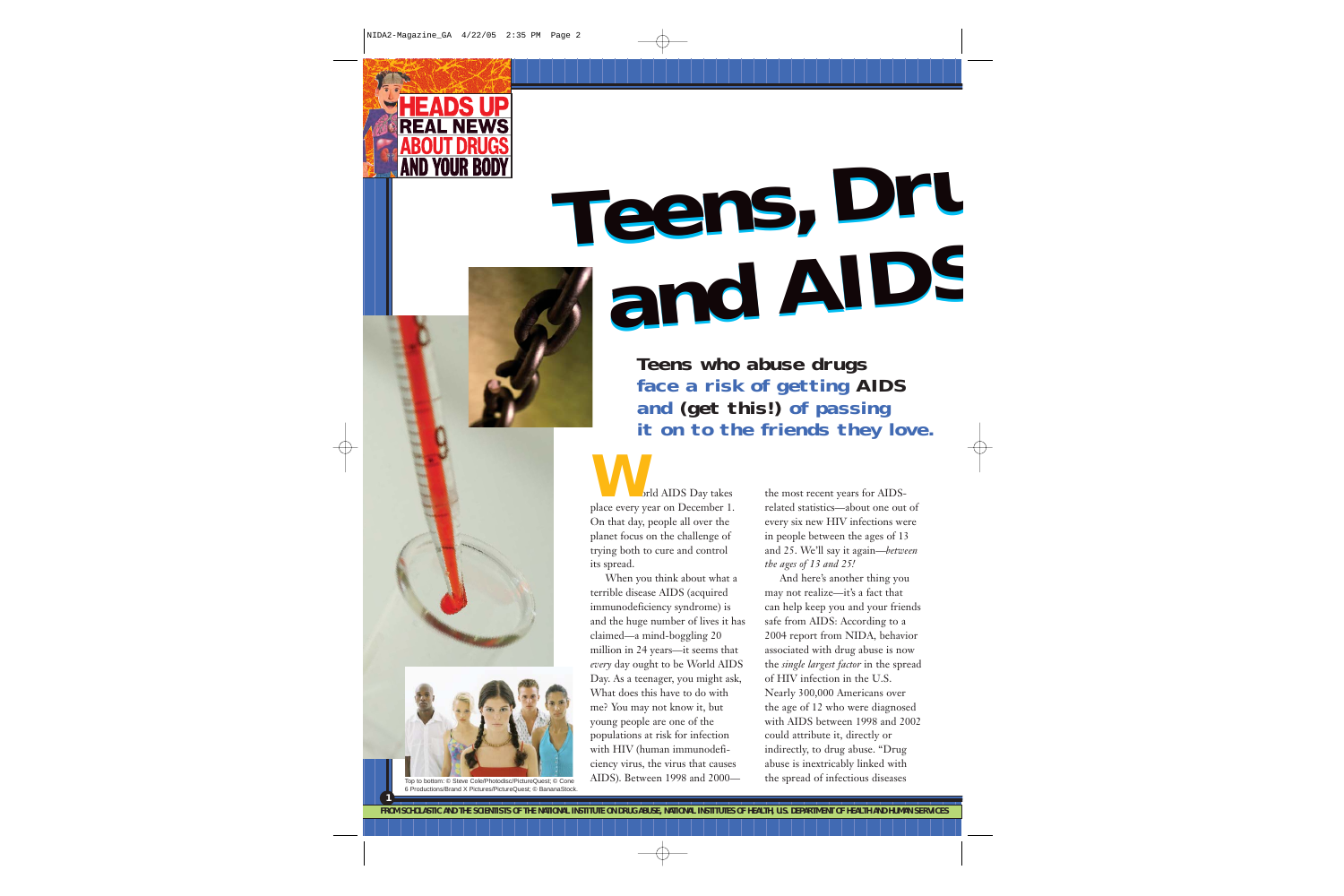### **WWW.SCHOLASTIC.COM/HEADSUP**

## **ug Abuse, S: ug Abuse, S: The Deadly Connection**

such as HIV/AIDS…and hepatitis C," says NIDA director Nora D. Volkow, M.D.

How big a problem is AIDS among young people today? In the U.S., about 20,000 individuals between the ages of 13 and 25 become infected with HIV every year. Let's break that down for you: About 55 young people *each day* contract HIV, a virus that will sap their defenses against illness and possibly take their lives. It's a very big problem. Soon, you'll find out how and why the disease of drug addiction helps set the stage for the disease of AIDS. But first you have to understand exactly what AIDS is and how it spreads.

#### **HEADS UP: THE FACTS ABOUT HIV AND HEPATITIS C**

AIDS and hepatitis C, another viral disease associated with drug abuse, are both blood-borne illnesses. That means the disease-causing viruses are spread when blood or bodily fluids from an infected person come into contact with the bloodstream of a healthy person. This can happen when injection drug users share needles or when an infected person has sex with an

uninfected person without using a latex condom, which physically stops transmission of viruses.

Once in the body, HIV and hepatitis C begin to cripple and kill cells. The viruses latch on to healthy cells and implant their own genetic material, causing the cells to churn out new copies of HIV or hepatitis C. The cells then die.

HIV attacks cells in the immune system, the body's disease-fighting department. As the illness progresses, patients lose their natural ability to fight off germs, and they fall prey to diseases that are not normally a threat to healthy people. People are considered to have AIDS when the level in their bloodstream of CD4, an immune cell, drops below a certain point. Before that happens, though, a person with HIV can live for years without any symptoms—*and* can pass the virus to others without realizing it. The Centers for Disease Control and Prevention (CDC) estimate that a quarter of the 850,000 to 950,000 infected people in the U.S. don't know they have HIV. There is no vaccine for AIDS and no vaccine for HIV. The hepatitis C virus infects cells in a person's liver and can live

#### **Cutting Edge Disease Detectives**

When the problems of drug abuse, addiction, and related diseases are solved in the future, it will be thanks to teams of scientists working long and hard on research and solutions. Teens today can contribute by working toward careers that will put them at the center of the action. Here are some possibilities.



**2**

**IMMUNOLOGISTS AND VIROLOGISTS** investigate mechanisms by which viruses defeat the body's defenses and cause illness. In one promising line of inquiry, researchers are searching for methods to activate the body's own immune system to fight germs in new ways.

#### **MOLECULAR ENGINEERS**

are specialized chemical engineers who create molecules. This emerging scientific speciality is important in the area of pharmaceutical research, where drugs are being designed to hopefully one day stop HIV, hepatitis C, and other viruses that attack the human body.

#### **PUBLIC HEALTH SPECIALISTS**

include a wide range of professionals who are concerned about health behaviors of the public. From nutritionists and prevention specialists to research coordinators and biomedical scientists, these professionals want to help people choose behaviors that can lower their risk of drug addiction, HIV, and other diseases.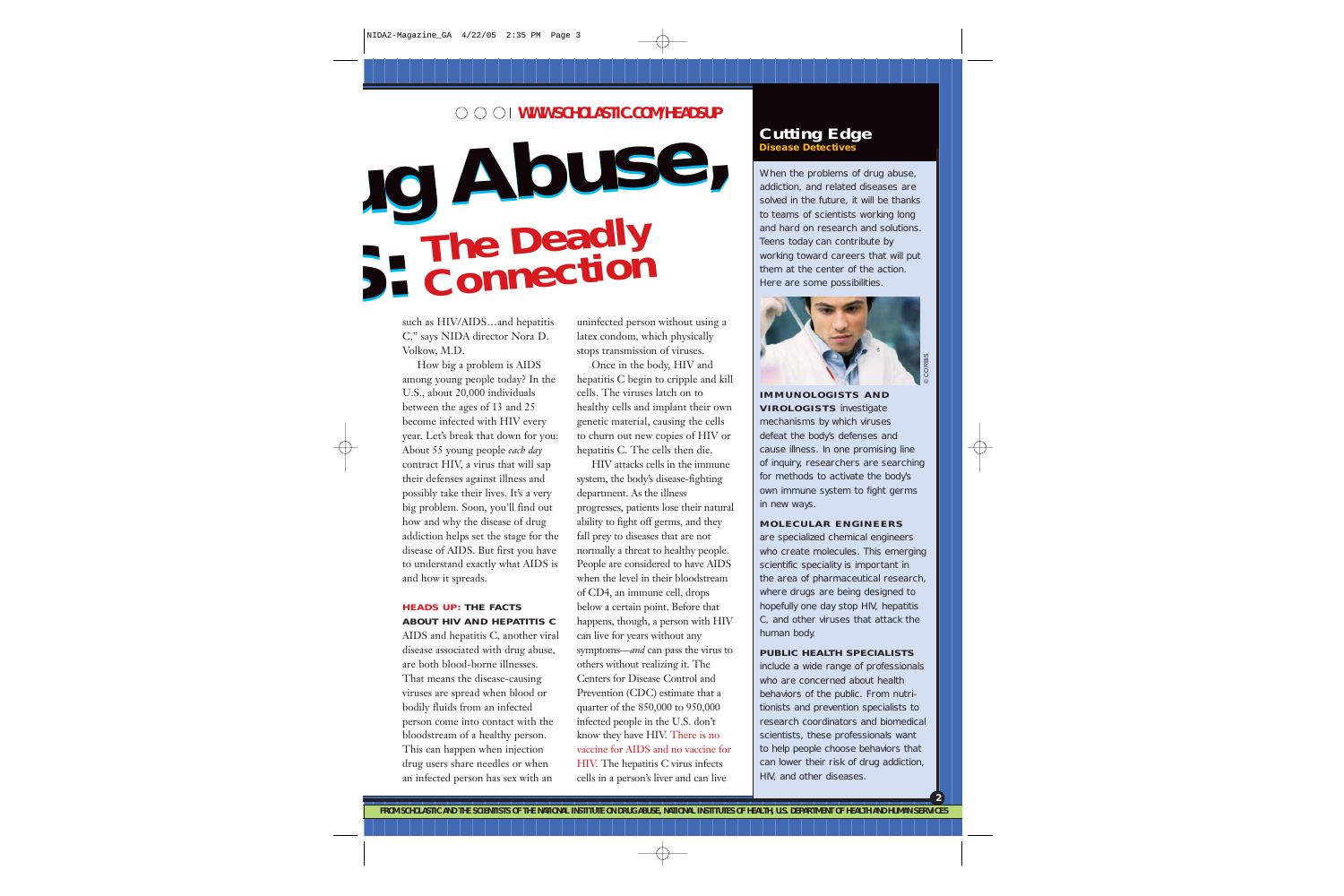

silently in the body for years. Just like with HIV, people can transmit hepatitis C without knowing they have it. Hepatitis C attacks the liver and can cause liver cancer and other life-threatening liver diseases. There is no cure and no vaccine, but a small percentage of the people who get hepatitis C fight it off with the body's defenses. According to the CDC, about 4 million Americans are infected with the virus.

#### **HEADS UP: DRUGS, AIDS, AND BAD DECISIONS**

Why is drug abuse so closely linked to the spread of AIDS and other blood-borne diseases like hepatitis C? The most obvious answer is injection drugs. According to Dr. Volkow, "Injection drug use has directly and indirectly accounted for more than one-third of AIDS cases in the United States." It is also the leading cause of hepatitis C.

*Injection drug use* refers to when drugs are injected with a needle into the veins or tissue. The most common drugs injected are heroin, cocaine, and certain steroids. Since early in the AIDS epidemic, injection-drug abusers have had a high rate of HIV infection. They are at risk of sharing unsterilized needles with others, and when they do so, they are also at risk of sharing infected blood left behind in the needle and syringe. That's one way the virus is spread.

Many teens (and adults) who inject drugs know the risks, but do it anyway. Why? Scientists have found that drug addiction is a brain disease in which drugs of abuse change the way the brain functions. For example, the brain's prefrontal cortex is particularly sensitive to addiction—but it also plays an important role in judgment, decision making, and inhibiting or putting the brakes on behaviors. This means that because of their addiction, some injection-drug abusers may not realize that their ability to make decisions is

impaired. On one level they may know that needle-sharing could result in the spread of HIV and other diseases, yet on another level they may not be able to use proper judgment or to inhibit actions that could lead to long-term risks for themselves or others.



#### **HEADS UP: THE BEHAVIOR CONNECTION**

Fortunately, injection-drug use among teens is relatively rare. According to the CDC, only about 1 in 50 high school students say they've ever injected an illegal drug. However, choosing to share a contaminated needle clearly isn't the only drug-related bad judgment call that can lead to AIDS or hepatitis C. What else can? The effects of drugs on thinking and good judgment can cause teens to take all kinds of risks—and we don't

## **Wake-Up Call How HIV/AIDS Spread**

This chart shows how injectiondrug use spreads AIDS far beyond just the drug abusers themselves. Based on 2002 data, it breaks down the broad category of AIDSinfected people whose infection resulted directly or indirectly from injection-drug use. What percentage of infected people became infected without any direct contact with injection drugs?

**3**



**48 PERCENT** were males who injected drugs of abuse.

**22 PERCENT** were females who injected drugs of abuse.

**30 PERCENT** were males and females who had sex partners who injected drugs of abuse.

**LESS THAN 1 PERCENT** were children born to mothers who injected drugs or had sex partners who did.